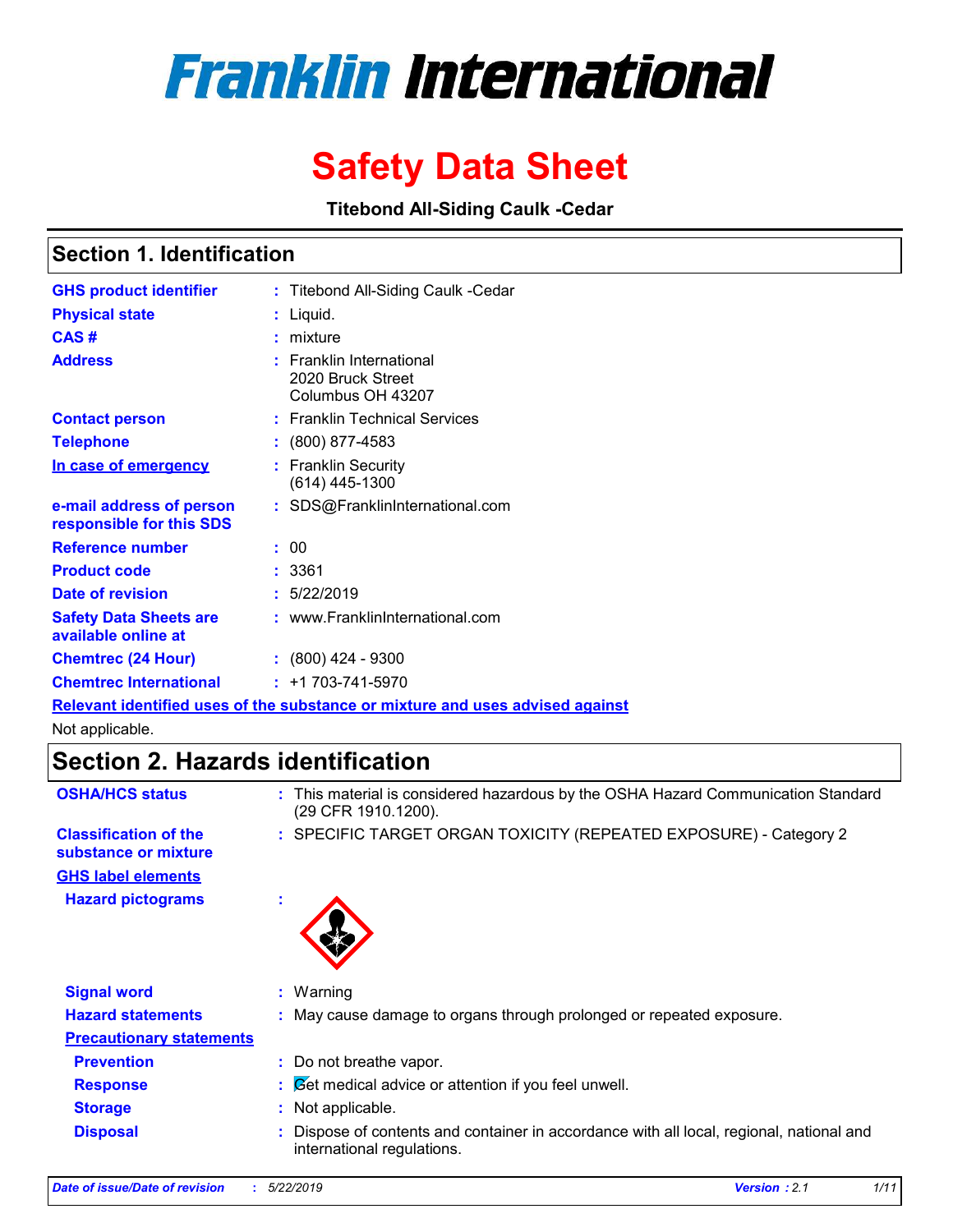### **Section 2. Hazards identification**

**Supplemental label elements**

**:** Avoid contact with skin and clothing. Wash thoroughly after handling.

**Hazards not otherwise classified**

**:** Prolonged or repeated contact may dry skin and cause irritation.

### **Section 3. Composition/information on ingredients**

| <b>Ingredient name</b> | 70  | <b>CAS number</b> |
|------------------------|-----|-------------------|
| ethanediol             | ∣≤3 | $107 - 21 - 1$    |

Any concentration shown as a range is to protect confidentiality or is due to batch variation.

**There are no additional ingredients present which, within the current knowledge of the supplier and in the concentrations applicable, are classified as hazardous to health or the environment and hence require reporting in this section.**

**Occupational exposure limits, if available, are listed in Section 8.**

### **Section 4. First aid measures**

| <b>Description of necessary first aid measures</b> |                                                                                                                                                                                                                                                                                                                                                                                                                                                                                                                                                                                                                                                                                                                                                                                                                   |  |  |  |
|----------------------------------------------------|-------------------------------------------------------------------------------------------------------------------------------------------------------------------------------------------------------------------------------------------------------------------------------------------------------------------------------------------------------------------------------------------------------------------------------------------------------------------------------------------------------------------------------------------------------------------------------------------------------------------------------------------------------------------------------------------------------------------------------------------------------------------------------------------------------------------|--|--|--|
| <b>Eye contact</b>                                 | : Immediately flush eyes with plenty of water, occasionally lifting the upper and lower<br>eyelids. Check for and remove any contact lenses. Continue to rinse for at least 10<br>minutes. Get medical attention.                                                                                                                                                                                                                                                                                                                                                                                                                                                                                                                                                                                                 |  |  |  |
| <b>Inhalation</b>                                  | : Remove victim to fresh air and keep at rest in a position comfortable for breathing. If<br>not breathing, if breathing is irregular or if respiratory arrest occurs, provide artificial<br>respiration or oxygen by trained personnel. It may be dangerous to the person providing<br>aid to give mouth-to-mouth resuscitation. Get medical attention following exposure or if<br>feeling unwell. If unconscious, place in recovery position and get medical attention<br>immediately. Maintain an open airway. Loosen tight clothing such as a collar, tie, belt<br>or waistband.                                                                                                                                                                                                                              |  |  |  |
| <b>Skin contact</b>                                | : Wash skin thoroughly with soap and water or use recognized skin cleanser. Remove<br>contaminated clothing and shoes. Continue to rinse for at least 10 minutes. Get<br>medical attention following exposure or if feeling unwell. Wash clothing before reuse.<br>Clean shoes thoroughly before reuse.                                                                                                                                                                                                                                                                                                                                                                                                                                                                                                           |  |  |  |
| <b>Ingestion</b>                                   | : Wash out mouth with water. Remove dentures if any. Remove victim to fresh air and<br>keep at rest in a position comfortable for breathing. If material has been swallowed and<br>the exposed person is conscious, give small quantities of water to drink. Stop if the<br>exposed person feels sick as vomiting may be dangerous. Do not induce vomiting<br>unless directed to do so by medical personnel. If vomiting occurs, the head should be<br>kept low so that vomit does not enter the lungs. Get medical attention following<br>exposure or if feeling unwell. Never give anything by mouth to an unconscious person.<br>If unconscious, place in recovery position and get medical attention immediately.<br>Maintain an open airway. Loosen tight clothing such as a collar, tie, belt or waistband. |  |  |  |
| Most important symptoms/effects, acute and delayed |                                                                                                                                                                                                                                                                                                                                                                                                                                                                                                                                                                                                                                                                                                                                                                                                                   |  |  |  |
| <b>Potential acute health effects</b>              |                                                                                                                                                                                                                                                                                                                                                                                                                                                                                                                                                                                                                                                                                                                                                                                                                   |  |  |  |
| <b>Eye contact</b>                                 | : This product may irritate eyes upon contact.                                                                                                                                                                                                                                                                                                                                                                                                                                                                                                                                                                                                                                                                                                                                                                    |  |  |  |
| <b>Inhalation</b>                                  | : No known significant effects or critical hazards.                                                                                                                                                                                                                                                                                                                                                                                                                                                                                                                                                                                                                                                                                                                                                               |  |  |  |
| <b>Skin contact</b>                                | : Defatting to the skin. May cause skin dryness and irritation.                                                                                                                                                                                                                                                                                                                                                                                                                                                                                                                                                                                                                                                                                                                                                   |  |  |  |
| <b>Ingestion</b>                                   | : No known significant effects or critical hazards.                                                                                                                                                                                                                                                                                                                                                                                                                                                                                                                                                                                                                                                                                                                                                               |  |  |  |
| <b>Over-exposure signs/symptoms</b>                |                                                                                                                                                                                                                                                                                                                                                                                                                                                                                                                                                                                                                                                                                                                                                                                                                   |  |  |  |
| <b>Eye contact</b>                                 | : No specific data.                                                                                                                                                                                                                                                                                                                                                                                                                                                                                                                                                                                                                                                                                                                                                                                               |  |  |  |
| <b>Inhalation</b>                                  | : No specific data.                                                                                                                                                                                                                                                                                                                                                                                                                                                                                                                                                                                                                                                                                                                                                                                               |  |  |  |
|                                                    |                                                                                                                                                                                                                                                                                                                                                                                                                                                                                                                                                                                                                                                                                                                                                                                                                   |  |  |  |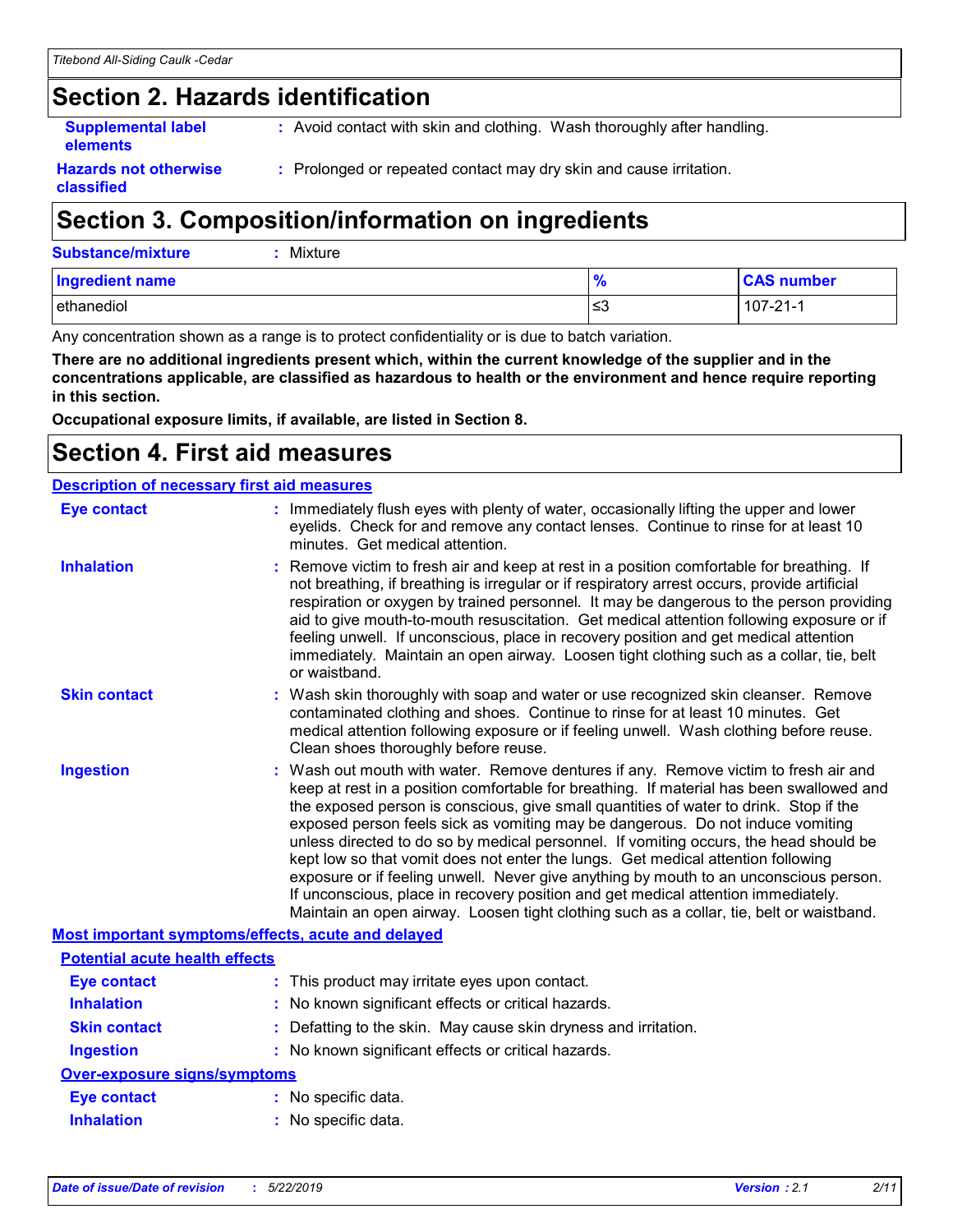### **Section 4. First aid measures**

| <b>Skin contact</b>               | Adverse symptoms may include the following:                                                                                                                                   |
|-----------------------------------|-------------------------------------------------------------------------------------------------------------------------------------------------------------------------------|
|                                   | irritation                                                                                                                                                                    |
|                                   | dryness                                                                                                                                                                       |
|                                   | cracking                                                                                                                                                                      |
| <b>Ingestion</b>                  | No specific data.                                                                                                                                                             |
|                                   | Indication of immediate medical attention and special treatment needed, if necessary                                                                                          |
| <b>Notes to physician</b>         | : Treat symptomatically. Contact poison treatment specialist immediately if large<br>quantities have been ingested or inhaled.                                                |
| <b>Specific treatments</b>        | : No specific treatment.                                                                                                                                                      |
| <b>Protection of first-aiders</b> | : No action shall be taken involving any personal risk or without suitable training. It may<br>be dangerous to the person providing aid to give mouth-to-mouth resuscitation. |
|                                   |                                                                                                                                                                               |

#### **See toxicological information (Section 11)**

#### **Section 5. Fire-fighting measures**

| <b>Extinguishing media</b>                               |                                                                                                                                                                                                     |
|----------------------------------------------------------|-----------------------------------------------------------------------------------------------------------------------------------------------------------------------------------------------------|
| <b>Suitable extinguishing</b><br>media                   | : Use an extinguishing agent suitable for the surrounding fire.                                                                                                                                     |
| <b>Unsuitable extinguishing</b><br>media                 | : None known.                                                                                                                                                                                       |
| <b>Specific hazards arising</b><br>from the chemical     | : In a fire or if heated, a pressure increase will occur and the container may burst.                                                                                                               |
| <b>Hazardous thermal</b><br>decomposition products       | Decomposition products may include the following materials:<br>carbon dioxide<br>carbon monoxide                                                                                                    |
| <b>Special protective actions</b><br>for fire-fighters   | : Promptly isolate the scene by removing all persons from the vicinity of the incident if<br>there is a fire. No action shall be taken involving any personal risk or without suitable<br>training. |
| <b>Special protective</b><br>equipment for fire-fighters | : Fire-fighters should wear appropriate protective equipment and self-contained breathing<br>apparatus (SCBA) with a full face-piece operated in positive pressure mode.                            |

#### **Section 6. Accidental release measures**

#### **Environmental precautions Personal precautions, protective equipment and emergency procedures :** Avoid dispersal of spilled material and runoff and contact with soil, waterways, drains **:** No action shall be taken involving any personal risk or without suitable training. Evacuate surrounding areas. Keep unnecessary and unprotected personnel from entering. Do not touch or walk through spilled material. Avoid breathing vapor or mist. Provide adequate ventilation. Wear appropriate respirator when ventilation is inadequate. Put on appropriate personal protective equipment. and sewers. Inform the relevant authorities if the product has caused environmental pollution (sewers, waterways, soil or air). : Stop leak if without risk. Move containers from spill area. Dilute with water and mop up if water-soluble. Alternatively, or if water-insoluble, absorb with an inert dry material and place in an appropriate waste disposal container. Dispose of via a licensed waste disposal contractor. **Small spill : Methods and materials for containment and cleaning up For non-emergency personnel For emergency responders :** If specialized clothing is required to deal with the spillage, take note of any information in Section 8 on suitable and unsuitable materials. See also the information in "For nonemergency personnel".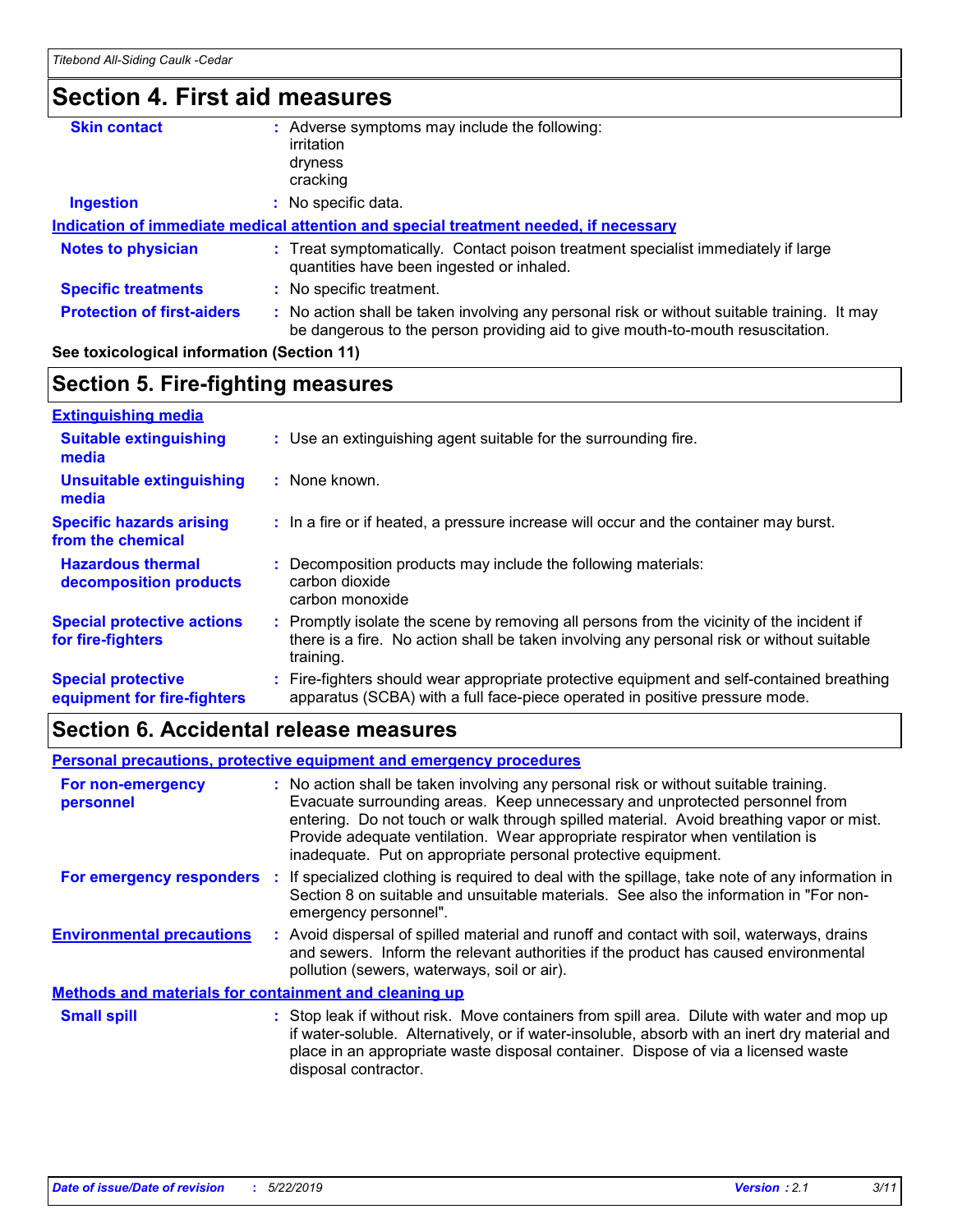### **Section 6. Accidental release measures**

| <b>Large spill</b> | : Stop leak if without risk. Move containers from spill area. Approach release from<br>upwind. Prevent entry into sewers, water courses, basements or confined areas. Wash<br>spillages into an effluent treatment plant or proceed as follows. Contain and collect<br>spillage with non-combustible, absorbent material e.g. sand, earth, vermiculite or<br>diatomaceous earth and place in container for disposal according to local regulations<br>(see Section 13). Dispose of via a licensed waste disposal contractor. Contaminated<br>absorbent material may pose the same hazard as the spilled product. Note: see |
|--------------------|----------------------------------------------------------------------------------------------------------------------------------------------------------------------------------------------------------------------------------------------------------------------------------------------------------------------------------------------------------------------------------------------------------------------------------------------------------------------------------------------------------------------------------------------------------------------------------------------------------------------------|
|                    | Section 1 for emergency contact information and Section 13 for waste disposal.                                                                                                                                                                                                                                                                                                                                                                                                                                                                                                                                             |

### **Section 7. Handling and storage**

| <b>Precautions for safe handling</b>                                             |                                                                                                                                                                                                                                                                                                                                                                                                                                                                                                                                                                                                                                                                   |
|----------------------------------------------------------------------------------|-------------------------------------------------------------------------------------------------------------------------------------------------------------------------------------------------------------------------------------------------------------------------------------------------------------------------------------------------------------------------------------------------------------------------------------------------------------------------------------------------------------------------------------------------------------------------------------------------------------------------------------------------------------------|
| <b>Protective measures</b>                                                       | : Put on appropriate personal protective equipment (see Section 8). Do not breathe<br>vapor or mist. Do not ingest. Avoid contact with eyes, skin and clothing. Keep in the<br>original container or an approved alternative made from a compatible material, kept<br>tightly closed when not in use. Empty containers retain product residue and can be<br>hazardous. Do not reuse container.                                                                                                                                                                                                                                                                    |
| <b>Advice on general</b><br>occupational hygiene                                 | Eating, drinking and smoking should be prohibited in areas where this material is<br>handled, stored and processed. Workers should wash hands and face before eating,<br>drinking and smoking. Remove contaminated clothing and protective equipment before<br>entering eating areas. See also Section 8 for additional information on hygiene<br>measures.                                                                                                                                                                                                                                                                                                       |
| <b>Conditions for safe storage,</b><br>including any<br><b>incompatibilities</b> | Do not store below the following temperature: $5^{\circ}$ C (41 <sup>°</sup> F). Store in accordance with<br>local regulations. Store in original container protected from direct sunlight in a dry, cool<br>and well-ventilated area, away from incompatible materials (see Section 10) and food<br>and drink. Keep container tightly closed and sealed until ready for use. Containers that<br>have been opened must be carefully resealed and kept upright to prevent leakage. Do<br>not store in unlabeled containers. Use appropriate containment to avoid environmental<br>contamination. See Section 10 for incompatible materials before handling or use. |

### **Section 8. Exposure controls/personal protection**

#### **Control parameters**

**Occupational exposure limits**

| <b>Ingredient name</b>                            |  | <b>Exposure limits</b>                                                                                                                                                                                                                                                                                                                                                                            |
|---------------------------------------------------|--|---------------------------------------------------------------------------------------------------------------------------------------------------------------------------------------------------------------------------------------------------------------------------------------------------------------------------------------------------------------------------------------------------|
| ethanediol                                        |  | ACGIH TLV (United States, 3/2020).<br>STEL: 10 mg/m <sup>3</sup> 15 minutes. Form: Inhalable fraction. Aerosol only.<br>STEL: 50 ppm 15 minutes. Form: Vapor fraction<br>TWA: 25 ppm 8 hours. Form: Vapor fraction<br>OSHA PEL 1989 (United States, 3/1989).<br>CEIL: 50 ppm<br>CEIL: 125 mg/m <sup>3</sup>                                                                                       |
| <b>Appropriate engineering</b><br><b>controls</b> |  | : If user operations generate dust, fumes, gas, vapor or mist, use process enclosures,<br>local exhaust ventilation or other engineering controls to keep worker exposure to<br>airborne contaminants below any recommended or statutory limits.                                                                                                                                                  |
| <b>Environmental exposure</b><br><b>controls</b>  |  | : Emissions from ventilation or work process equipment should be checked to ensure<br>they comply with the requirements of environmental protection legislation. In some<br>cases, fume scrubbers, filters or engineering modifications to the process equipment<br>will be necessary to reduce emissions to acceptable levels.                                                                   |
| <b>Individual protection measures</b>             |  |                                                                                                                                                                                                                                                                                                                                                                                                   |
| <b>Hygiene measures</b>                           |  | : Wash hands, forearms and face thoroughly after handling chemical products, before<br>eating, smoking and using the lavatory and at the end of the working period.<br>Appropriate techniques should be used to remove potentially contaminated clothing.<br>Wash contaminated clothing before reusing. Ensure that eyewash stations and safety<br>showers are close to the workstation location. |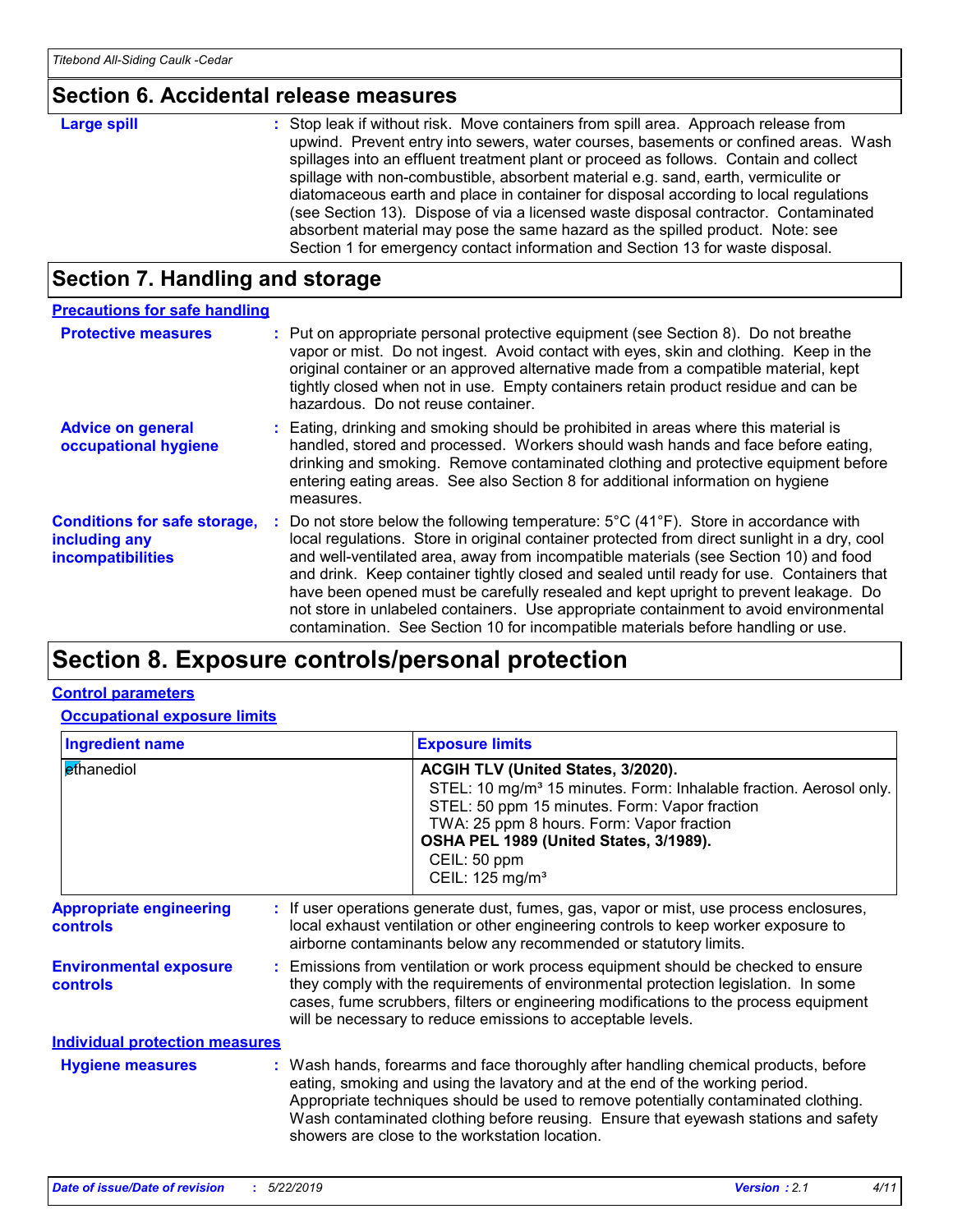### **Section 8. Exposure controls/personal protection**

| <b>Eye/face protection</b>    | : Safety eyewear complying with an approved standard should be used when a risk<br>assessment indicates this is necessary to avoid exposure to liquid splashes, mists,<br>gases or dusts. If contact is possible, the following protection should be worn, unless<br>the assessment indicates a higher degree of protection: safety glasses with side-<br>shields.                                                                                                                                                                                                                                                     |
|-------------------------------|------------------------------------------------------------------------------------------------------------------------------------------------------------------------------------------------------------------------------------------------------------------------------------------------------------------------------------------------------------------------------------------------------------------------------------------------------------------------------------------------------------------------------------------------------------------------------------------------------------------------|
| <b>Skin protection</b>        |                                                                                                                                                                                                                                                                                                                                                                                                                                                                                                                                                                                                                        |
| <b>Hand protection</b>        | : Chemical-resistant, impervious gloves complying with an approved standard should be<br>worn at all times when handling chemical products if a risk assessment indicates this is<br>necessary. Considering the parameters specified by the glove manufacturer, check<br>during use that the gloves are still retaining their protective properties. It should be<br>noted that the time to breakthrough for any glove material may be different for different<br>glove manufacturers. In the case of mixtures, consisting of several substances, the<br>protection time of the gloves cannot be accurately estimated. |
| <b>Body protection</b>        | : Personal protective equipment for the body should be selected based on the task being<br>performed and the risks involved and should be approved by a specialist before<br>handling this product.                                                                                                                                                                                                                                                                                                                                                                                                                    |
| <b>Other skin protection</b>  | : Appropriate footwear and any additional skin protection measures should be selected<br>based on the task being performed and the risks involved and should be approved by a<br>specialist before handling this product.                                                                                                                                                                                                                                                                                                                                                                                              |
| <b>Respiratory protection</b> | : Based on the hazard and potential for exposure, select a respirator that meets the<br>appropriate standard or certification. Respirators must be used according to a<br>respiratory protection program to ensure proper fitting, training, and other important<br>aspects of use.                                                                                                                                                                                                                                                                                                                                    |

### **Section 9. Physical and chemical properties**

#### **Appearance**

| <u>Mppuululivu</u>                                |                                                                    |
|---------------------------------------------------|--------------------------------------------------------------------|
| <b>Physical state</b>                             | : Liquid. [Paste.]                                                 |
| <b>Color</b>                                      | : Brownish-red.                                                    |
| Odor                                              | $:$ Acrylic.                                                       |
| <b>Odor threshold</b>                             | : Not available.                                                   |
| рH                                                | $: 7.5 \text{ to } 8.5$                                            |
| <b>Melting point</b>                              | : Not available.                                                   |
| <b>Boiling point</b>                              | : Not available.                                                   |
| <b>Flash point</b>                                | : Closed cup: $>93.3^{\circ}$ C ( $>199.9^{\circ}$ F) [Closed cup] |
| <b>Evaporation rate</b>                           | $:$ <1 (butyl acetate = 1)                                         |
| <b>Flammability (solid, gas)</b>                  | : Not available.                                                   |
| Lower and upper explosive<br>(flammable) limits   | : Not available.                                                   |
| <b>VOC (less water, less)</b><br>exempt solvents) | $: 50$ g/l                                                         |
| <b>Volatility</b>                                 | : $27\%$ (v/v), 17.8% (w/w)                                        |
| <b>Vapor pressure</b>                             | : 2.3 kPa (17 mm Hg) [room temperature]                            |
| <b>Vapor density</b>                              | : Not available.                                                   |
| <b>Relative density</b>                           | : 1.62                                                             |
| <b>Solubility</b>                                 | : Soluble in the following materials: cold water and hot water.    |
| <b>Solubility in water</b>                        | : Not available.                                                   |
| <b>Partition coefficient: n-</b><br>octanol/water | : Not available.                                                   |
| <b>Auto-ignition temperature</b>                  | : Not available.                                                   |
| <b>Decomposition temperature</b>                  | : Not available.                                                   |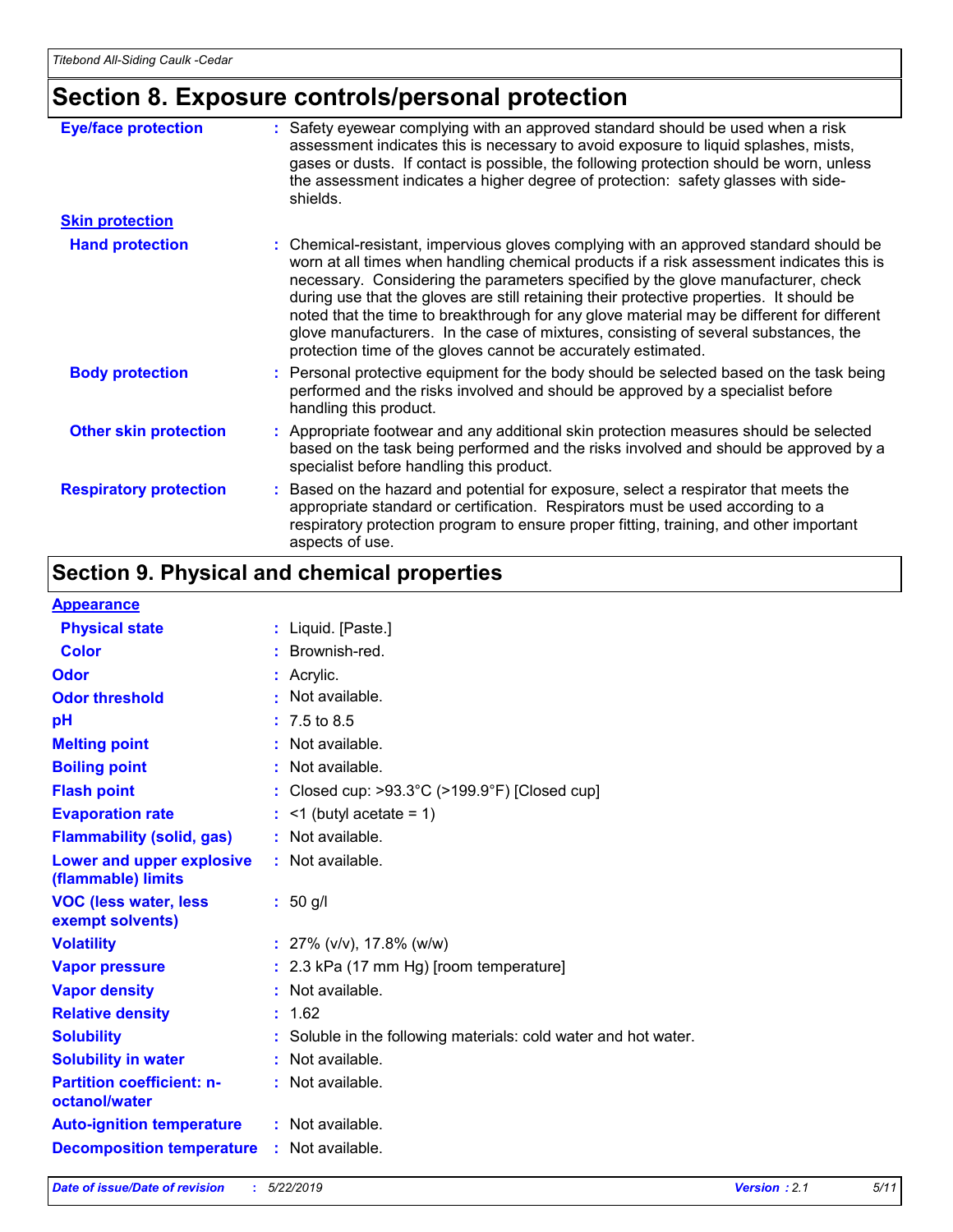### **Section 9. Physical and chemical properties**

**Viscosity :** Not available.

#### **Section 10. Stability and reactivity**

| <b>Reactivity</b>                                   | : No specific test data related to reactivity available for this product or its ingredients.              |
|-----------------------------------------------------|-----------------------------------------------------------------------------------------------------------|
| <b>Chemical stability</b>                           | : The product is stable.                                                                                  |
| <b>Possibility of hazardous</b><br><b>reactions</b> | : Under normal conditions of storage and use, hazardous reactions will not occur.                         |
| <b>Conditions to avoid</b>                          | : No specific data.                                                                                       |
| <b>Incompatible materials</b>                       | : No specific data.                                                                                       |
| <b>Hazardous decomposition</b><br>products          | : Under normal conditions of storage and use, hazardous decomposition products should<br>not be produced. |

### **Section 11. Toxicological information**

#### **Information on toxicological effects**

| <b>Acute toxicity</b>                      |                |                                                |                 |  |  |
|--------------------------------------------|----------------|------------------------------------------------|-----------------|--|--|
| <b>Result</b>                              | <b>Species</b> | <b>Dose</b>                                    | <b>Exposure</b> |  |  |
| <b>LC50 Inhalation Vapor</b><br>ILD50 Oral | Rat<br>Rat     | $10.92 \text{ mg/l}$<br>$ 4700 \text{ mg/kg} $ | I4 hours        |  |  |
|                                            |                |                                                |                 |  |  |

| <b>Product/ingredient name</b> | <b>Result</b>            | <b>Species</b> | <b>Score</b> | <b>Exposure</b>    | <b>Observation</b> |
|--------------------------------|--------------------------|----------------|--------------|--------------------|--------------------|
| <b>ethanediol</b>              | Eyes - Mild irritant     | Rabbit         |              | l 24 hours 500     |                    |
|                                | Eyes - Mild irritant     | Rabbit         |              | mq<br>l hours 100  | -                  |
|                                | Eyes - Moderate irritant | Rabbit         |              | mg<br>6 hours 1440 |                    |
|                                | Skin - Mild irritant     | Rabbit         |              | mg<br>555 mg       |                    |

#### **Conclusion/Summary**

**Skin Example 20 :** Prolonged or repeated contact can defat the skin and lead to irritation, cracking and/or dermatitis.

- **Eyes :** This product may irritate eyes upon contact.
- **Respiratory :** May cause respiratory irritation.

#### **Sensitization**

Not available.

**Conclusion/Summary**

**Skin :** May cause allergic reactions in certain individuals.

#### Not available.

**Mutagenicity**

**Carcinogenicity**

Not available.

### **Reproductive toxicity**

Not available.

### **Teratogenicity**

Not available.

#### **Specific target organ toxicity (single exposure)**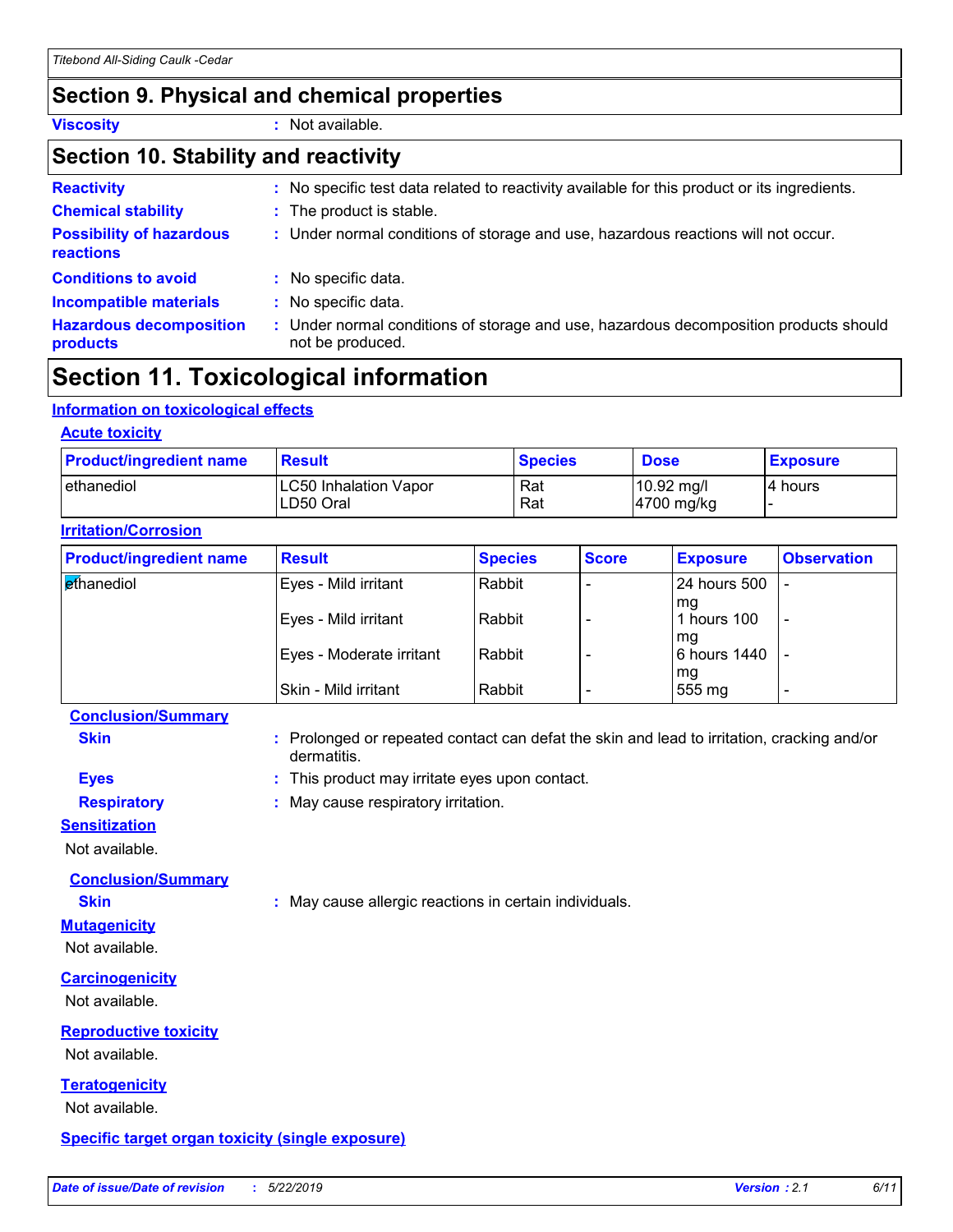### **Section 11. Toxicological information**

| <b>Name</b>                                                                              |  |                                                                                                                                                                              | <b>Category</b>                                               | <b>Route of</b><br>exposure | <b>Target organs</b>                                         |  |
|------------------------------------------------------------------------------------------|--|------------------------------------------------------------------------------------------------------------------------------------------------------------------------------|---------------------------------------------------------------|-----------------------------|--------------------------------------------------------------|--|
| ethanediol                                                                               |  |                                                                                                                                                                              | Category 1                                                    | oral                        | blood, central<br>nervous system<br>(CNS), kidneys,<br>liver |  |
| <b>Specific target organ toxicity (repeated exposure)</b>                                |  |                                                                                                                                                                              |                                                               |                             |                                                              |  |
| <b>Name</b>                                                                              |  |                                                                                                                                                                              | <b>Category</b>                                               | <b>Route of</b><br>exposure | <b>Target organs</b>                                         |  |
| <b>Titebond All-Siding Caulk -Cedar</b><br>ethanediol                                    |  |                                                                                                                                                                              | Category 2<br>Category 2                                      | oral                        | kidneys                                                      |  |
| <b>Aspiration hazard</b><br>Not available.                                               |  |                                                                                                                                                                              |                                                               |                             |                                                              |  |
| <b>Information on the likely</b><br>routes of exposure                                   |  | : Not available.                                                                                                                                                             |                                                               |                             |                                                              |  |
| <b>Potential acute health effects</b>                                                    |  |                                                                                                                                                                              |                                                               |                             |                                                              |  |
| <b>Eye contact</b>                                                                       |  | : This product may irritate eyes upon contact.                                                                                                                               |                                                               |                             |                                                              |  |
| <b>Inhalation</b>                                                                        |  | No known significant effects or critical hazards.                                                                                                                            |                                                               |                             |                                                              |  |
| <b>Skin contact</b>                                                                      |  |                                                                                                                                                                              | Defatting to the skin. May cause skin dryness and irritation. |                             |                                                              |  |
| <b>Ingestion</b>                                                                         |  | : No known significant effects or critical hazards.                                                                                                                          |                                                               |                             |                                                              |  |
| <b>Symptoms related to the physical, chemical and toxicological characteristics</b>      |  |                                                                                                                                                                              |                                                               |                             |                                                              |  |
| <b>Eye contact</b>                                                                       |  | : No specific data.                                                                                                                                                          |                                                               |                             |                                                              |  |
| <b>Inhalation</b>                                                                        |  | : No specific data.                                                                                                                                                          |                                                               |                             |                                                              |  |
| <b>Skin contact</b>                                                                      |  | : Adverse symptoms may include the following:<br>irritation<br>dryness<br>cracking                                                                                           |                                                               |                             |                                                              |  |
| <b>Ingestion</b>                                                                         |  | : No specific data.                                                                                                                                                          |                                                               |                             |                                                              |  |
| Delayed and immediate effects and also chronic effects from short and long term exposure |  |                                                                                                                                                                              |                                                               |                             |                                                              |  |
|                                                                                          |  |                                                                                                                                                                              |                                                               |                             |                                                              |  |
|                                                                                          |  |                                                                                                                                                                              |                                                               |                             |                                                              |  |
| <b>Short term exposure</b><br><b>Potential immediate</b><br>effects                      |  | : Not available.                                                                                                                                                             |                                                               |                             |                                                              |  |
| <b>Potential delayed effects</b>                                                         |  | : Not available.                                                                                                                                                             |                                                               |                             |                                                              |  |
|                                                                                          |  |                                                                                                                                                                              |                                                               |                             |                                                              |  |
| <b>Long term exposure</b><br><b>Potential immediate</b><br>effects                       |  | : Not available.                                                                                                                                                             |                                                               |                             |                                                              |  |
| <b>Potential delayed effects</b>                                                         |  | : Not available.                                                                                                                                                             |                                                               |                             |                                                              |  |
|                                                                                          |  |                                                                                                                                                                              |                                                               |                             |                                                              |  |
| <b>Potential chronic health effects</b><br>Not available.                                |  |                                                                                                                                                                              |                                                               |                             |                                                              |  |
| <b>General</b>                                                                           |  | : May cause damage to organs through prolonged or repeated exposure. Prolonged or<br>repeated contact can defat the skin and lead to irritation, cracking and/or dermatitis. |                                                               |                             |                                                              |  |
| <b>Carcinogenicity</b>                                                                   |  | No known significant effects or critical hazards.                                                                                                                            |                                                               |                             |                                                              |  |
| <b>Mutagenicity</b>                                                                      |  | No known significant effects or critical hazards.                                                                                                                            |                                                               |                             |                                                              |  |
| <b>Teratogenicity</b>                                                                    |  | No known significant effects or critical hazards.                                                                                                                            |                                                               |                             |                                                              |  |
| <b>Developmental effects</b>                                                             |  | No known significant effects or critical hazards.                                                                                                                            |                                                               |                             |                                                              |  |

*Date of issue/Date of revision* **:** *5/22/2019 Version : 2.1 7/11*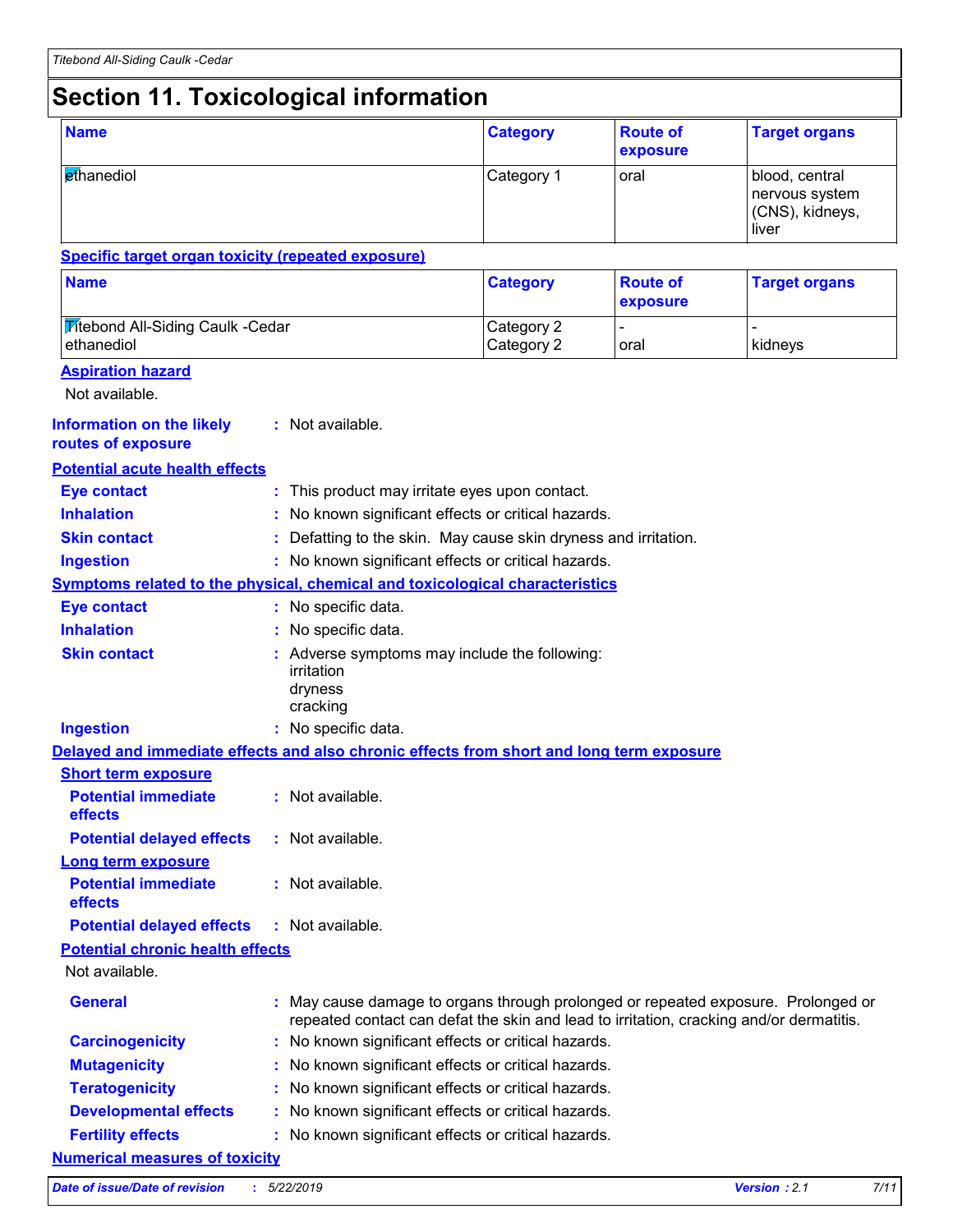### **Section 11. Toxicological information**

#### **Acute toxicity estimates**

Not available.

### **Section 12. Ecological information**

#### **Toxicity**

| <b>Product/ingredient name</b> | <b>Result</b>                       | <b>Species</b>                                | <b>Exposure</b> |
|--------------------------------|-------------------------------------|-----------------------------------------------|-----------------|
| ethanediol                     | Acute EC50 10940 mg/l               | Algae - Selenastrum<br>capriocornutum         | 96 hours        |
|                                | Acute LC50 6900000 µg/l Fresh water | Crustaceans - Ceriodaphnia<br>dubia - Neonate | 48 hours        |
|                                | Acute LC50 41000 mg/l Fresh water   | Daphnia - Daphnia magna -<br>Neonate          | 48 hours        |
|                                | Acute LC50 8050000 µg/l Fresh water | <b>Fish - Pimephales promelas</b>             | 96 hours        |
|                                | Chronic NOEC 10000 mg/l             | Algae - Selenastrum<br>capriocornutum         | 96 hours        |

#### **Persistence and degradability**

| <b>Product/ingredient name</b> | <b>Aquatic half-life</b> | <b>Photolysis</b> | Biodegradability |
|--------------------------------|--------------------------|-------------------|------------------|
| ethanediol                     |                          |                   | Readily          |

#### **Bioaccumulative potential**

| <b>Product/ingredient name</b> | $LogP_{ow}$ | <b>BCL</b><br>ov. | <b>Potential</b> |
|--------------------------------|-------------|-------------------|------------------|
| ethanediol                     | .36         | 10                | low              |

#### **Mobility in soil**

| <b>Soil/water partition</b> |  |
|-----------------------------|--|
| <b>coefficient (Koc)</b>    |  |

**:** Not available.

**Other adverse effects** : No known significant effects or critical hazards.

### **Section 13. Disposal considerations**

| <b>Disposal methods</b> | : The generation of waste should be avoided or minimized wherever possible. Disposal<br>of this product, solutions and any by-products should at all times comply with the<br>requirements of environmental protection and waste disposal legislation and any<br>regional local authority requirements. Dispose of surplus and non-recyclable products<br>via a licensed waste disposal contractor. Waste should not be disposed of untreated to<br>the sewer unless fully compliant with the requirements of all authorities with jurisdiction.<br>Waste packaging should be recycled. Incineration or landfill should only be considered<br>when recycling is not feasible. This material and its container must be disposed of in a<br>safe way. Care should be taken when handling emptied containers that have not been<br>cleaned or rinsed out. Empty containers or liners may retain some product residues. |
|-------------------------|---------------------------------------------------------------------------------------------------------------------------------------------------------------------------------------------------------------------------------------------------------------------------------------------------------------------------------------------------------------------------------------------------------------------------------------------------------------------------------------------------------------------------------------------------------------------------------------------------------------------------------------------------------------------------------------------------------------------------------------------------------------------------------------------------------------------------------------------------------------------------------------------------------------------|
|                         | Avoid dispersal of spilled material and runoff and contact with soil, waterways, drains<br>and sewers.                                                                                                                                                                                                                                                                                                                                                                                                                                                                                                                                                                                                                                                                                                                                                                                                              |

### **Section 14. Transport information**

|                                   | <b>DOT</b><br><b>Classification</b>                                        | <b>TDG</b><br><b>Classification</b> | <b>Mexico</b><br><b>Classification</b> | <b>ADR/RID</b> | <b>IMDG</b>    | <b>IATA</b>    |
|-----------------------------------|----------------------------------------------------------------------------|-------------------------------------|----------------------------------------|----------------|----------------|----------------|
| <b>UN number</b>                  | Not regulated.                                                             | Not regulated.                      | Not regulated.                         | Not regulated. | Not regulated. | Not regulated. |
| <b>UN proper</b><br>shipping name |                                                                            |                                     |                                        |                |                |                |
|                                   |                                                                            |                                     |                                        |                |                |                |
|                                   | 8/11<br>Date of issue/Date of revision<br><b>Version: 2.1</b><br>5/22/2019 |                                     |                                        |                |                |                |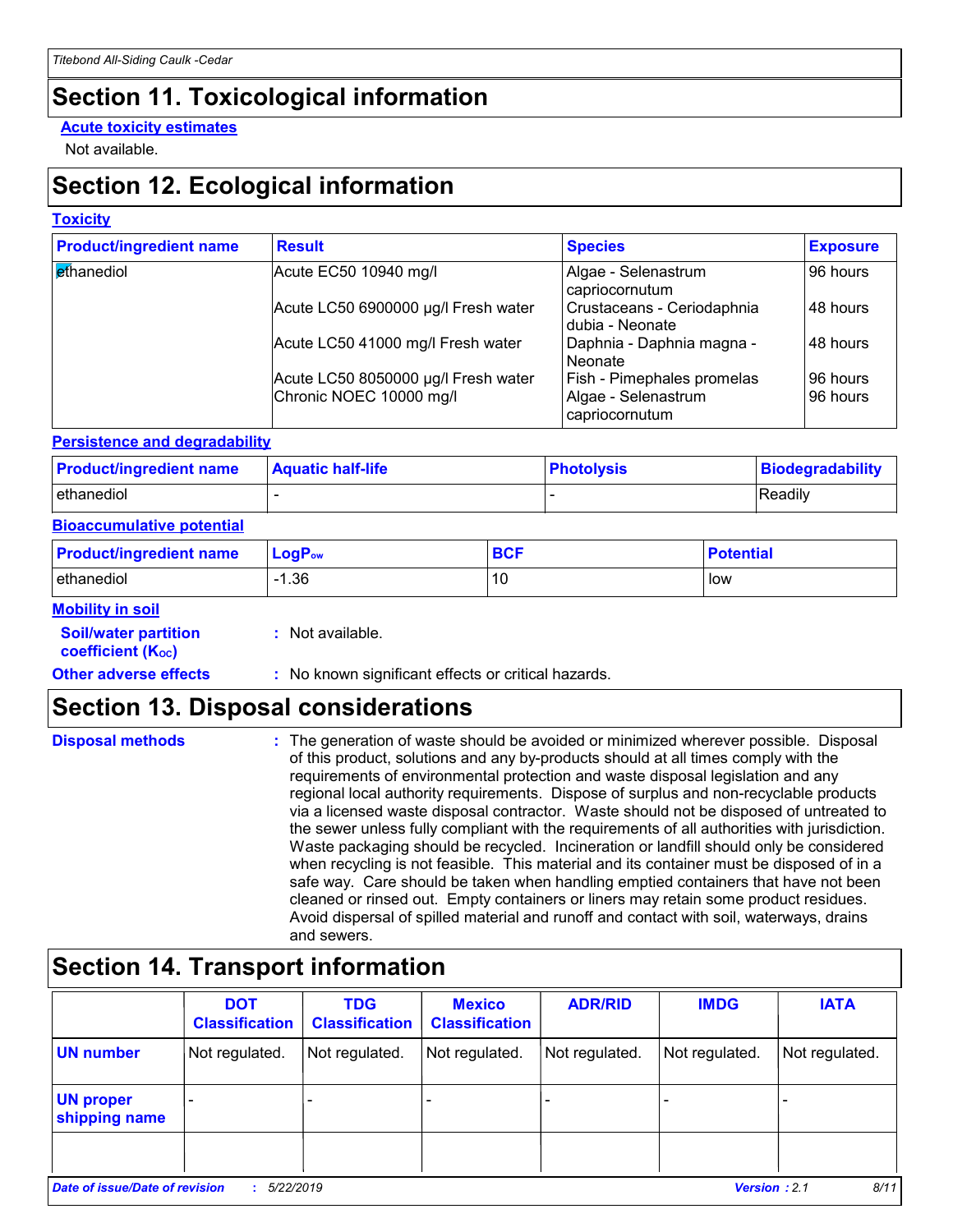#### **Section 14. Transport information** - - - - - - **Transport hazard class(es) Packing group Environmental hazards** No. No. No. - No. - No. - No.

### **Section 15. Regulatory information**

#### **U.S. Federal regulations**

#### **SARA 302/304**

#### **Composition/information on ingredients**

No products were found.

#### **SARA 304 RQ :** Not applicable.

#### **SARA 311/312**

#### **Classification :** SPECIFIC TARGET ORGAN TOXICITY (REPEATED EXPOSURE) - Category 2 HNOC - Defatting irritant

#### **Composition/information on ingredients**

| <b>Name</b>                | $\frac{9}{6}$ | <b>Classification</b>                                                                                                                                                                                                                                             |
|----------------------------|---------------|-------------------------------------------------------------------------------------------------------------------------------------------------------------------------------------------------------------------------------------------------------------------|
| l <mark>et</mark> hanediol | ≤3            | ACUTE TOXICITY (oral) - Category 4<br><b>SKIN IRRITATION - Category 2</b><br><b>EYE IRRITATION - Category 2B</b><br>SPECIFIC TARGET ORGAN TOXICITY (SINGLE EXPOSURE) -<br>Category 1<br>SPECIFIC TARGET ORGAN TOXICITY (REPEATED<br><b>EXPOSURE) - Category 2</b> |

#### **SARA 313**

|                                           | <b>Product name</b> | <b>CAS number</b> | $\frac{9}{6}$ |
|-------------------------------------------|---------------------|-------------------|---------------|
| <b>Form R - Reporting</b><br>requirements | ethanediol          | $107 - 21 - 1$    | נ≥ו           |
| <b>Supplier notification</b>              | ethanediol          | $107 - 21 - 1$    | '≤3           |

SARA 313 notifications must not be detached from the SDS and any copying and redistribution of the SDS shall include copying and redistribution of the notice attached to copies of the SDS subsequently redistributed.

#### **State regulations**

| <b>Massachusetts</b> | : The following components are listed: ETHYLENE GLYCOL; 1,2-DIHYDROXYETHANE |
|----------------------|-----------------------------------------------------------------------------|
| <b>New York</b>      | : The following components are listed: Ethylene glycol                      |
| <b>New Jersey</b>    | : The following components are listed: ETHYLENE GLYCOL; 1,2-ETHANEDIOL      |
| Pennsylvania         | : The following components are listed: 1,2-ETHANEDIOL                       |

#### **California Prop. 65**

**A** WARNING: This product can expose you to Ethylene Glycol, which is known to the State of California to cause birth defects or other reproductive harm. For more information go to www.P65Warnings.ca.gov.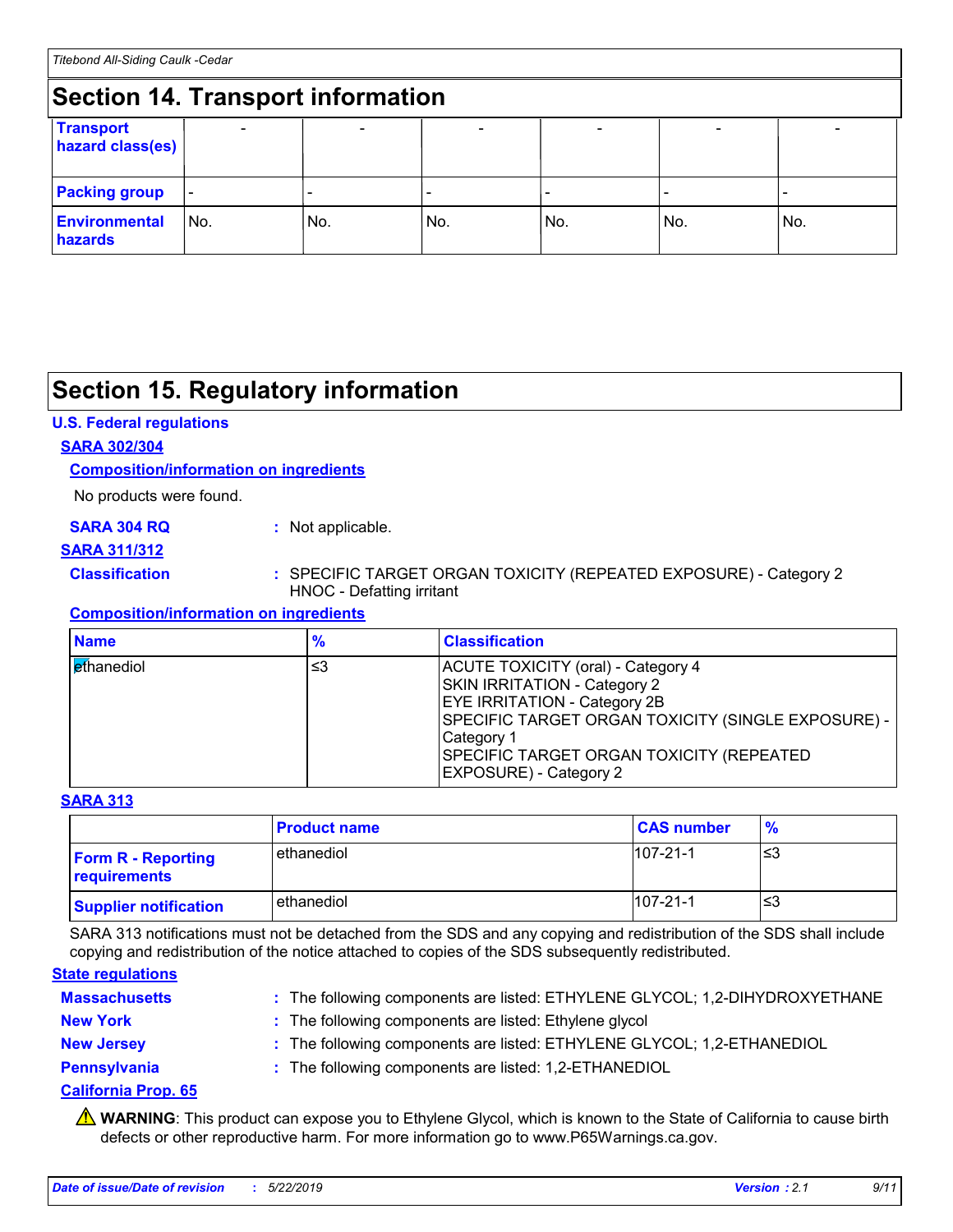### **Section 15. Regulatory information**

| <b>Ingredient name</b> | No significant risk Maximum<br>level | acceptable dosage<br><b>level</b> |
|------------------------|--------------------------------------|-----------------------------------|
| Ethylene Glycol        |                                      | Yes.                              |

#### **International regulations**

**Chemical Weapon Convention List Schedules I, II & III Chemicals**

Not listed.

#### **Montreal Protocol**

Not listed.

#### **Stockholm Convention on Persistent Organic Pollutants**

Not listed.

#### **UNECE Aarhus Protocol on POPs and Heavy Metals**

Not listed.

#### **Inventory list**

- **China :** All components are listed or exempted.
- **United States TSCA 8(b) inventory**
- **:** All components are active or exempted.

### **Section 16. Other information**

#### **Hazardous Material Information System (U.S.A.)**



**Caution: HMIS® ratings are based on a 0-4 rating scale, with 0 representing minimal hazards or risks, and 4 representing significant hazards or risks. Although HMIS® ratings and the associated label are not required on SDSs or products leaving a facility under 29 CFR 1910.1200, the preparer may choose to provide them. HMIS® ratings are to be used with a fully implemented HMIS® program. HMIS® is a registered trademark and service mark of the American Coatings Association, Inc.**

**The customer is responsible for determining the PPE code for this material. For more information on HMIS® Personal Protective Equipment (PPE) codes, consult the HMIS® Implementation Manual.**

#### **National Fire Protection Association (U.S.A.)**



**Reprinted with permission from NFPA 704-2001, Identification of the Hazards of Materials for Emergency Response Copyright ©1997, National Fire Protection Association, Quincy, MA 02269. This reprinted material is not the complete and official position of the National Fire Protection Association, on the referenced subject which is represented only by the standard in its entirety.**

**Copyright ©2001, National Fire Protection Association, Quincy, MA 02269. This warning system is intended to be interpreted and applied only by properly trained individuals to identify fire, health and reactivity hazards of chemicals. The user is referred to certain limited number of chemicals with recommended classifications in NFPA 49 and NFPA 325, which would be used as a guideline only. Whether the chemicals are classified by NFPA or not, anyone using the 704 systems to classify chemicals does so at their own risk.**